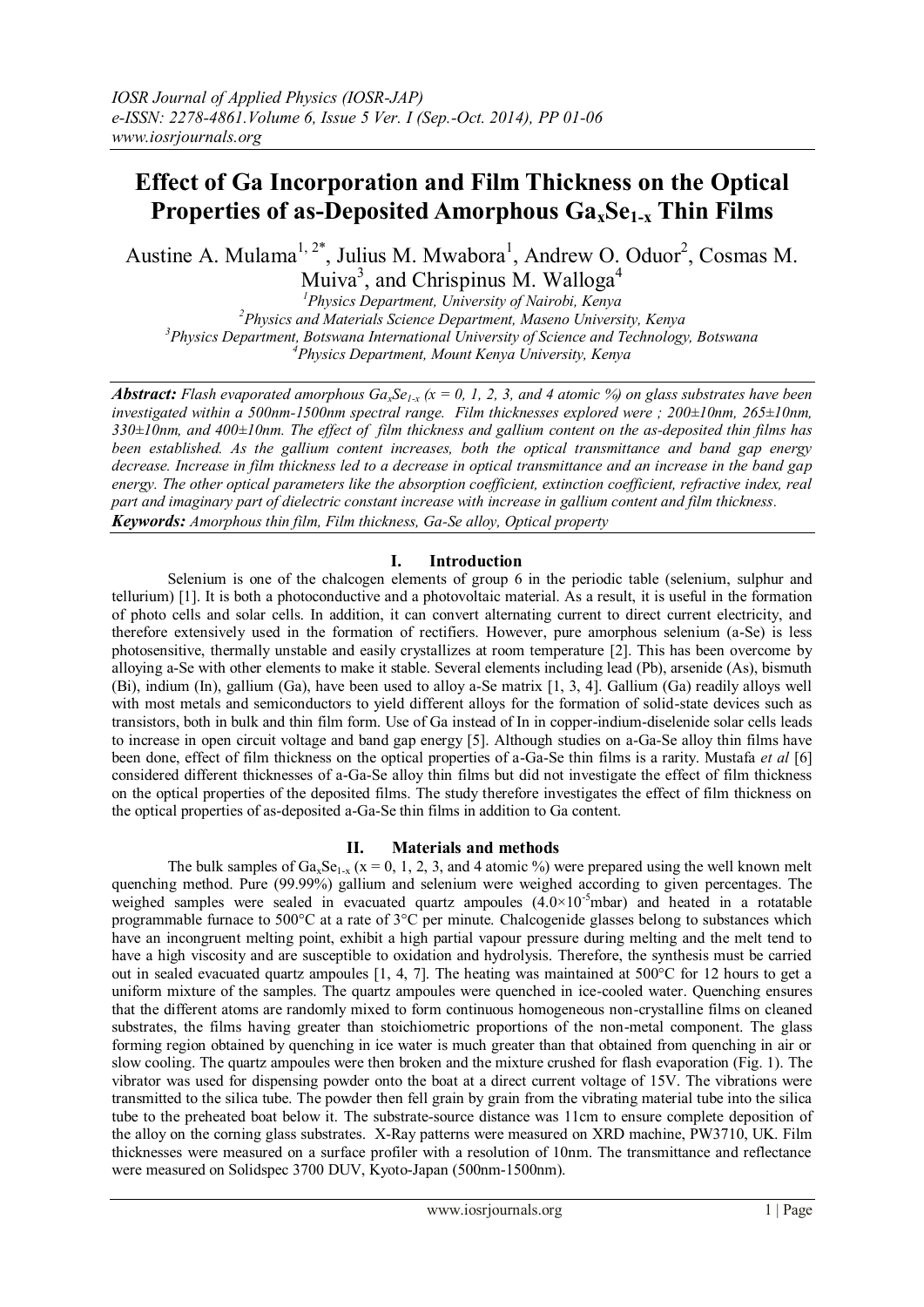

Figure 1: Setup for flash evaporation method

# **III. Results And Discussions**

# **1.1. Nature of as-deposited thin films**

Measured film thicknesses were: 200±10nm, 265±10nm, 330±10nm, and 400±10nm. The X-Ray diffraction patterns shown in Fig. 2 indicate that the as-deposited thin films are amorphous due to absence of sharp peaks. The humps are as a result of the glass substrate [8].



Figure 2: XRD patterns of 200nm  $Ga_xSe_{1-x}$  thin films

# **1.2. Transmittance and reflectance**

Fig. 3 (a & b) shows transmittance and reflectance against wavelength for the as-deposited thin films. Transmittance is almost zero  $\left(\sim 2\% \right)$  at 500nm due to maximum absorption of electromagnetic radiation. High reflectance  $\sim$  30%) observed at the same wavelength results from low transmittance. Both the transmittance and reflectance spectra are characterized by interference patterns. This means that the as-deposited thin films of amorphous  $Ga_3Se_{1-x}$  are smooth and homogeneous. It is also observed that the transmittance in the visible region decreases with increase in gallium content. This is an indication of increase in the absorption of light with gallium content [6, 9]. Further, the transmittance spectra shifts towards the visible region and this could be an indication of photosensitive films [10].



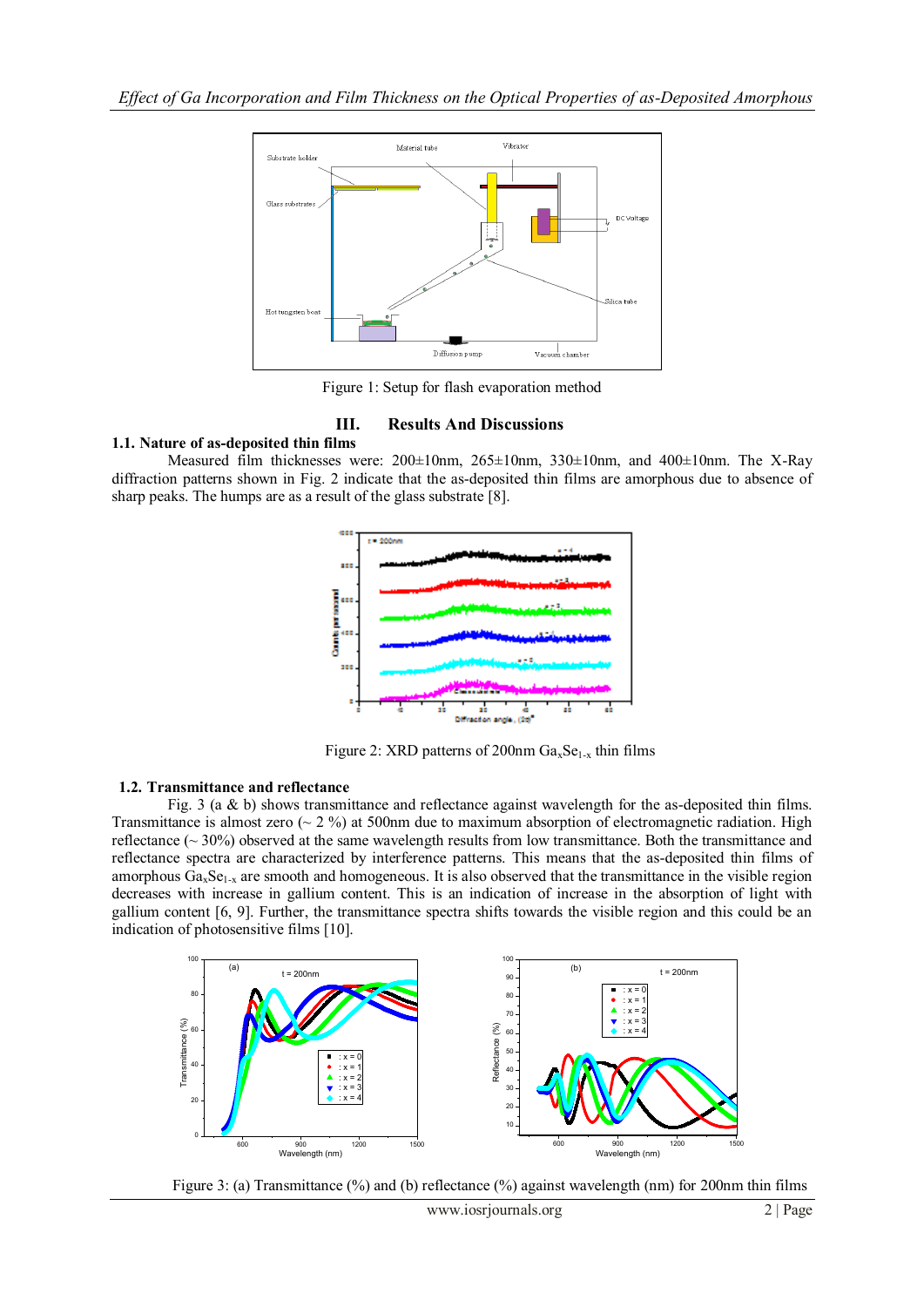From transmittance (%) (Fig. 4a) and reflectance (%) (Fig. 4b) against film thickness (nm), it is observed that the transmittance decreases with increase in film thickness and reflectance increases slightly. This is an indication of less transparent films with increase in film thickness. It also implies that the absorption coefficient increases with increase in film thickness. The increase in reflectance with film thickness correlates well with reduced transmittance.



Figure 4: (a) Transmittance (%) and (b) reflectance (%) against film thickness (nm) at different gallium concentration and at  $\lambda$  = 650nm

#### **1.3. Optical parameters of as-deposited a-GaxSe1-x thin films**

Absorption coefficient, extinction coefficient, refractive index, and real part of dielectric constant against wavelength (nm) are shown in Fig. 5. At low wavelengths ( $\leq 600$ nm), the absorption coefficient is high due to strong absorption of electromagnetic radiation in this region (Fig. 5a). Generally, the absorption coefficient decreases with increase in wavelength. The decrease in extinction coefficient with wavelength is due to the effect of absorption coefficient. The sinusoidal patterns observed in the region of high wavelength ( $\geq$ 600nm) may be due to absorption in the as-deposited thin films (Fig. 5a & b) [11].



Figure 5: (a) Absorption coefficient, (b) exticntion coefficient, (c) refractive index, and (d) real part of dielectric constant against wavelength (nm) for 200nm thin films at different gallium concentrations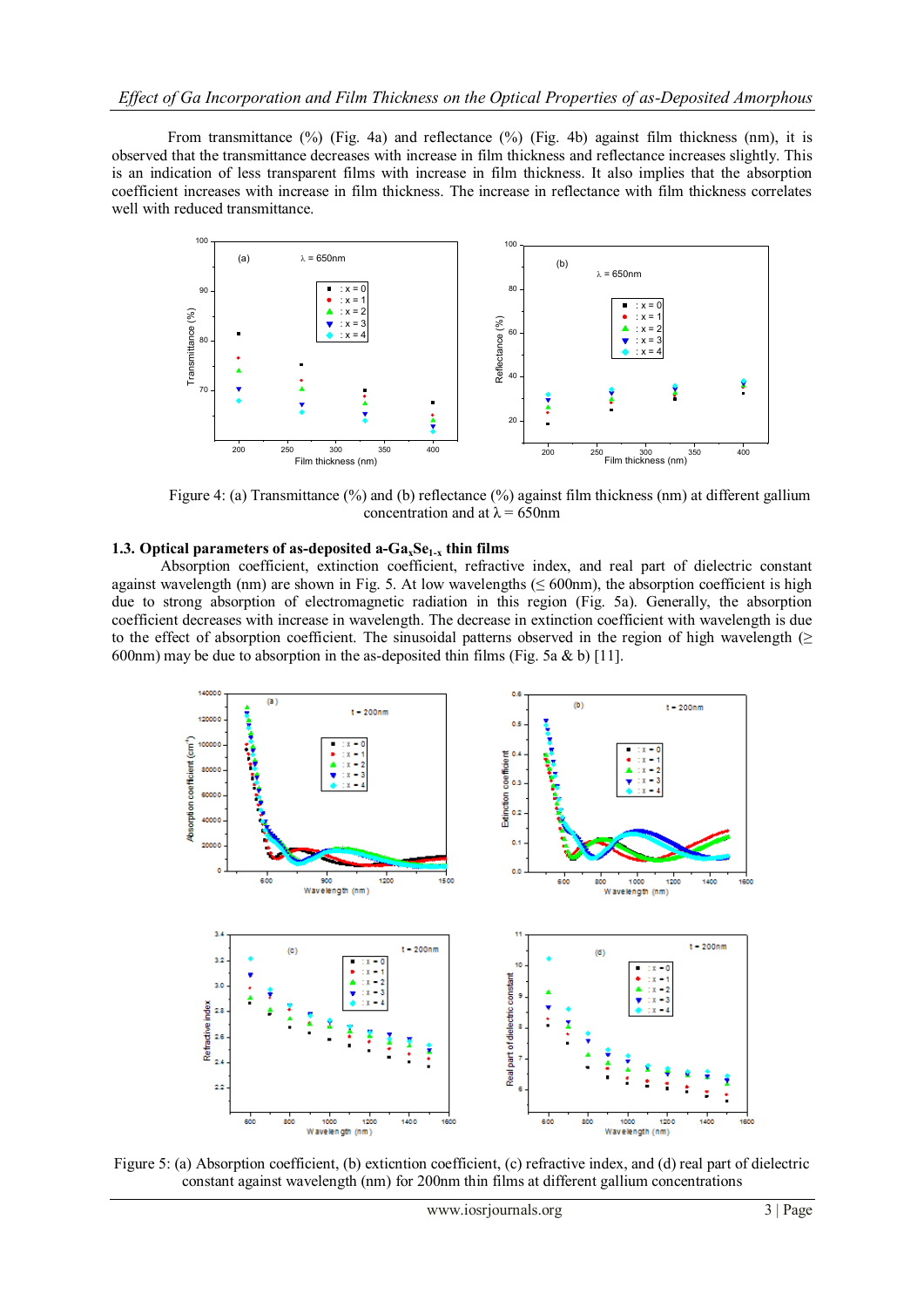The refractive index decreases with increase in wavelength (nm) (Fig. 5c). The decrease in refractive index with wavelength could be attributed to the strong effects of surface and volume imperfections in chalcogenide glasses [12]. It also indicates the normal dispersion in thin films. The refractive index (n) was calculated using the Swanepoel envelope method based on the equation (1) [13]:

$$
n = [N + (N^2 - s^2)^{1/2}]^{1/2}
$$
\n
$$
T = T - s^2 + 1
$$
\n(1)

where

$$
N = 2s \frac{T_M - T_m}{T_M T_m} + \frac{s^2 + 1}{2}
$$
, *s* is the refractive index of the glass substrate,  $T_M$  and  $T_m$  are the

maximum and minimum transmittances

The real part and imaginary part of dielectric constant are given by equations (2) and (3), respectively [14]:

$$
\varepsilon_1 = n^2 - k^2 \tag{2}
$$

$$
\varepsilon_2 = 2nk \tag{3}
$$

where  $k$  is the extinction coefficient

Fig. 6 shows (a) absorption coefficient, (b) extinction coefficient, (c) refractive index, and (d) real part of dielectric constant against film thickness (nm) at different gallium content.



Figure 6: (a) Absorption coefficient, (b) extinction coefficient, (c) refractive index, and (d) real part of dielectric constant against film thickness (nm) at different gallium content and at  $\lambda = 650$ nm

A close examination of Fig. 6(a) reveals that the thick films have higher absorption coefficient values than the thin films. This effect may be explained by the fact that thicker films increases the absorption path length of the deposited thin films decreasing the transmittance. The absorption coefficient is observed to increase with increase in gallium content. This may be an indication of an increase in photosensitivity of the deposited thin films with gallium addition. It is observed that there is an increase in extinction coefficient with increase in both the film thickness and gallium content (Fig. 6b) due to the increased absorption coefficient as already shown in Fig. 6(a) [1, 4, 6]. The refractive index of the deposited thin films generally increases with increase in both the film thickness and gallium content (Fig. 6c). Increasing the thickness and gallium content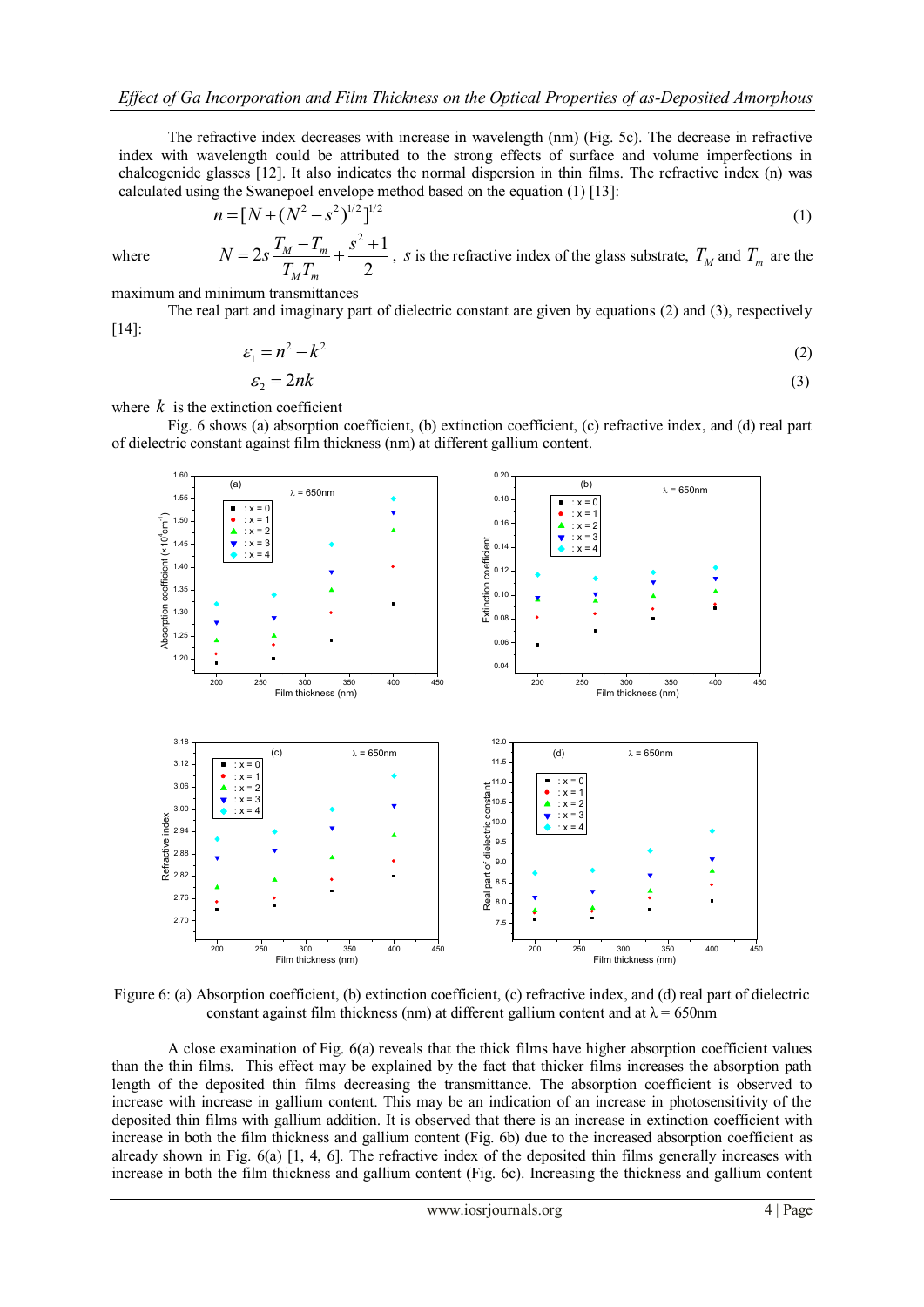may have increased density of the deposited films leading to increased refractive index [15]. Increase in the real part of dielectric constant with gallium concentration and film thickness of the deposited thin films is observed in Fig. 6 (d) mainly due to the effect of the refractive index. This is as a result of the direct proportionality between the real part of dielectric constant and the refractive index and that the extinction coefficient is a small quantity.

Increase in imaginary part of dielectric constant with gallium concentration and film thickness of the deposited thin films is observed in Fig.7. This is due to the effect of the extinction coefficient since the imaginary part of dielectric constant is directly proportional to the extinction coefficient as can be observed from equation (3).



Figure 7: Imaginary part of dielectric constant against film thickness (nm) at  $\lambda = 650$ nm

The band gap energy of a semiconductor is the minimum energy needed to move an electron from its bond state within an atom to a free state. This Free State is where the electron can be involved in conduction process. It is the energy difference between the conduction band and the valence band of the semiconductor material. To obtain the optical band gap energy (E<sub>g</sub>) of the deposited a-Ga<sub>x</sub>Se<sub>1-x</sub> (x = 0, 1, 2, 3, and 4 at. %) thin films from Fig. 8(a), equation (4), according to Tauc [16] was used:

$$
(\alpha h\nu)^{1/2} = (h\nu - E_g) \tag{4}
$$

where  $\alpha$  is the absorption coefficient,  $h$  is Plank's constant and  $\nu$  is the frequency



Figure 8: (a)  $(\alpha h v)^{1/2} (eVcm^{-1})^{1/2}$  against photon energy (eV) at 200nm film thickness and (b) Band gap energy (eV) against film thickness (nm) at  $\lambda$  = 650nm

The band gap energy was found by extrapolating the graphs of Fig. 8(a) to the energy axis. Other researchers have also found selenium rich binary and ternary glasses to obey the indirect rule transition [1, 4, 6, 9]. The optical band gap energy from Fig. 8(b) decreased with gallium addition. Similar trend has been observed by [6]. The decrease in the optical band gap energy may be due to decrease in cohesive energy of the system [17]. The band gap energy of the deposited  $Ga_xSe_{1-x}$  thin films varies with film thickness due to high density of dislocations resulting from gallium impurity in the system. Since dislocation density increases with increase in film thickness, it is expected that high dislocation density leads to increase in band gap energy as the film thickness increases. Greater deposition generally builds up more homogenous network which minimizes